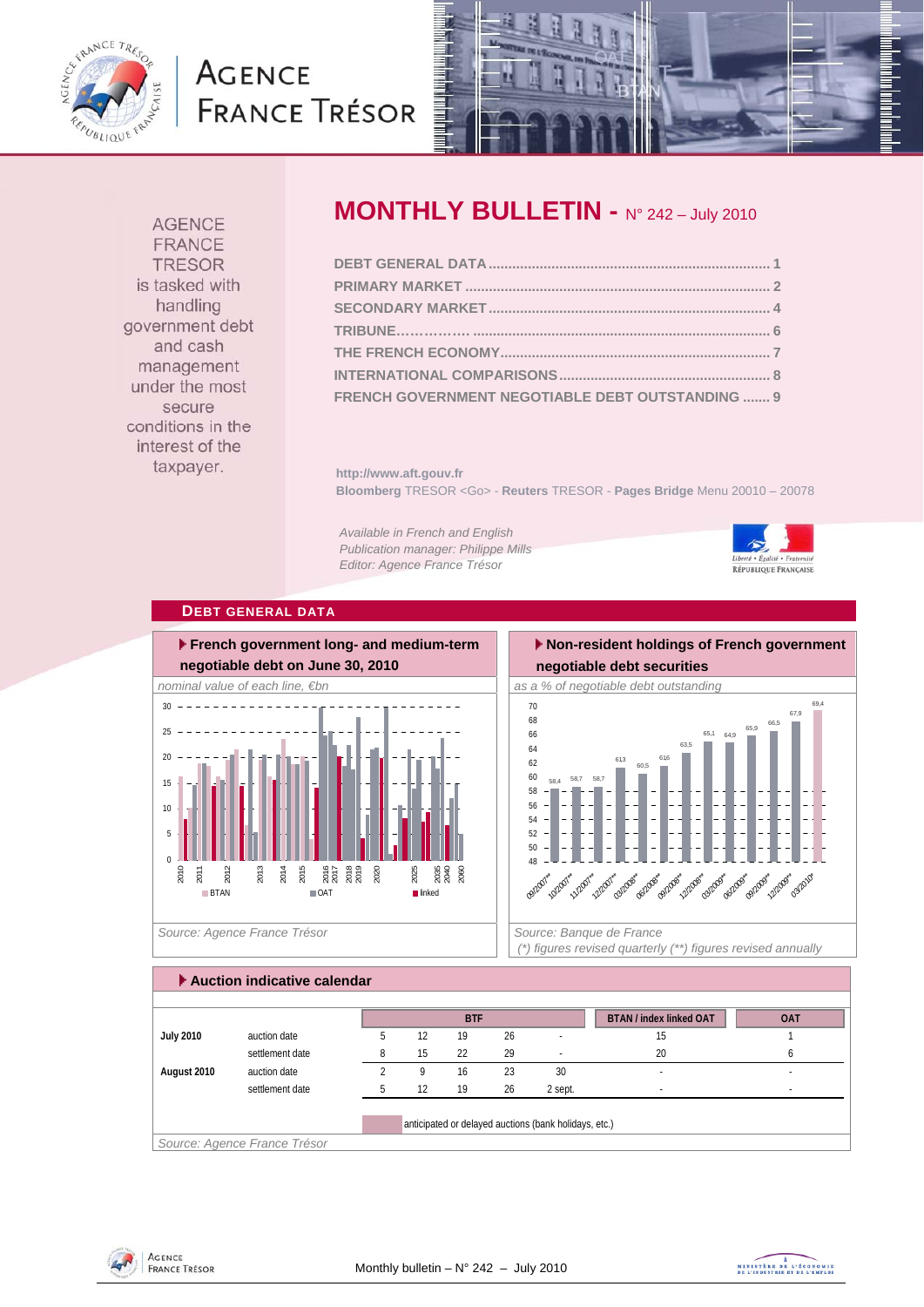#### **NEWS**

**Sustained demand for indexlinked government bonds** 

Agence France Trésor has issued nearly €145,8 billion in medium and long-term bonds since the beginning of the year, which means that its 2010 programme is now 77.5% completed. Consequently, the AFT has decided to waive its August medium and longterm auction, initially planned for the first Thursday of the month.

Since the beginning of this year's programme, there has been a distinct increase in demand for OATi, which are index-linked to French inflation, and for OAT€I, which are index-linked to European inflation. €15.1 billion has been raised in this market segment, or nearly 10% of the medium/long-term funding programme. At end-July, this amount is equivalent to the entire amount raised in 2009. Consequently, the AFT is currently in line with the objective announced to the market at the end of December 2009, at the time of publication of the Government's detailed medium/long-term issuance programme for 2010.

The AFT will consult with the Primary Dealers (SVTs) before deciding whether or not to issue a new 15-year benchmark bond index-linked to European inflation, depending on market conditions. The AFT's aim in this is to meet investor demand while abiding by its commitment to renew benchmark lines in this market segment, and to actively manage French and European inflation-linked bonds. In keeping with this objective, two new lines, namely the 1.3% July 2019 OATi and the 1.1% July 2022 OATi, have been launched since January of this year.

#### **PRIMARY MARKET**

 **Long- and medium-term financing over the year on June 30, 2010** 





*Source : Agence France Trésor* 

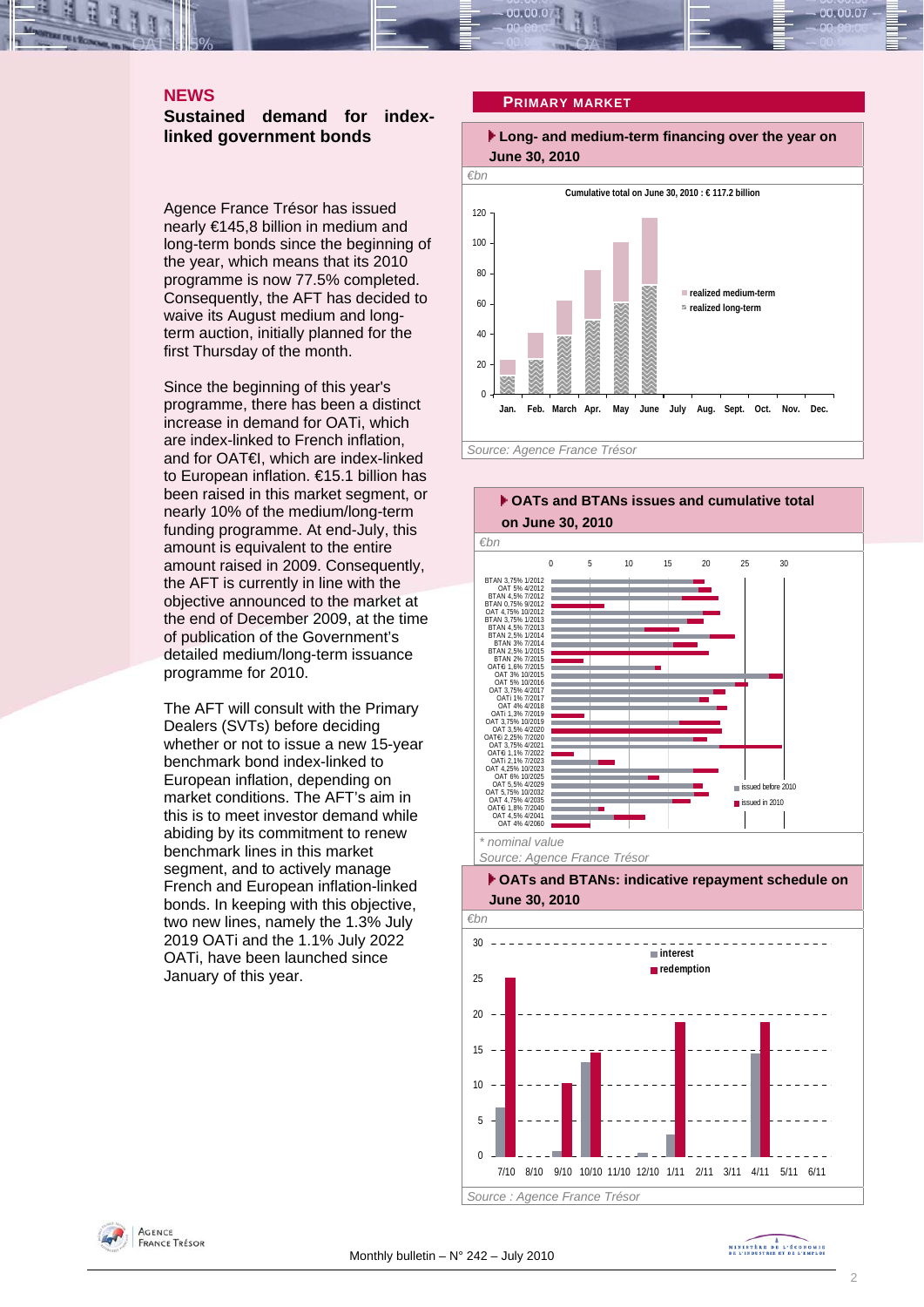

#### **OAT and BTAN auctions – June 2010**

| $\epsilon$ m                  |             |               |                     |              |              |                     |               |              |                     |                |
|-------------------------------|-------------|---------------|---------------------|--------------|--------------|---------------------|---------------|--------------|---------------------|----------------|
|                               |             |               |                     |              |              |                     |               |              |                     |                |
|                               | OAT 7 years | OAT 10 years  | OAT 11 years        | OAT 19 years | BTAN 2 years | <b>BTAN 3 years</b> | BTAN 5 years  | OATi 7 years | OATi 13 years       | OAT€i 30 years |
|                               | 4/25/2017   | 4/25/2020     | 4/25/2021           | 4/25/2029    | 9/20/2012    | 7/12/2013           | 7/12/2015     | 7/25/2017    | 7/25/2023           | 7/25/2040      |
|                               | 3,75%       | 3,50%         | 3.75%               | 5,50%        | 0,75%        | 4,50%               | 2,00%         | 1,00%        | 2,10%               | 1,80%          |
| Auction date                  | 6/3/2010    | 6/3/2010      | 6/3/2010            | 6/3/2010     | 6/17/2010    | 6/17/2010           | 6/17/2010     | 6/17/2010    | 6/17/2010           | 6/17/2010      |
| Settlement date               | 6/8/2010    | 6/8/2010      | 6/8/2010            | 6/8/2010     | 6/22/2010    | 6/22/2010           | 6/22/2010     | 6/22/2010    | 6/22/2010           | 6/22/2010      |
| Amount announced              |             |               | $< 7.500 - 8.500 >$ |              |              | $< 6,500 - 8,000 >$ |               |              | $< 1.300 - 1.800 >$ |                |
| Bid amount                    | 3,480       | 5.885         | 5,705               | 2,365        | 5,840        | 4.330               | 8.145         | 2,156        | 1.396               | 0,672          |
| Amount served                 | 1.375       | 2,570         | 3,364               | 0,975        | 2.640        | 1.805               | 3,545         | 0,992        | 0,540               | 0,258          |
| of which: NCTs before auction | 0           | $\mathcal{O}$ | 0                   | $\theta$     | 0            | 0                   | $\mathcal{O}$ | 0            | 0                   | 0              |
| NCTs after auction            | 0.110       | 0,348         | 0,596               | 0.181        | 0,000        | 0.295               | 0,541         | 0,117        | 0,071               | 0,023          |
| Total issued amount           | 1.485       | 2,918         | 3,960               | 1,156        | 2,640        | 2,100               | 4,086         | 1.109        | 0.611               | 0.281          |
| Bid-to-cover ratio            | 2,53        | 2.29          | 1.70                | 2.43         | 2,21         | 2,40                | 2.30          | 2,17         | 2,59                | 2.60           |
| Weighted average price        | 108,01%     | 103,75%       | 105,47%             | 124,93%      | 99,86%       | 109.97%             | 99,52%        | 0,67%        | 109,99%             | 107,93%        |
| Yield to maturity             | 2.47%       | 3.05%         | 3.15%               | 3.65%        | 0.81%        | 1,16%               | 2.10%         | 0,67%        | 1.27%               | 1.47%          |
| Indexation coefficient*       | $\sim$      | $\sim$        | $\sim$              | $\sim$       | $\sim$       | $\sim$              | $\sim$        | 1.07759      | 1.04464             | 1.06892        |
| * as of the settlement date   |             |               |                     |              |              |                     |               |              |                     |                |
|                               |             |               |                     |              |              |                     |               |              |                     |                |

*Source: Agence France Trésor* 

| $\blacktriangleright$ BTF auctions - June 2010 |            |            |            |            |            |            |            |
|------------------------------------------------|------------|------------|------------|------------|------------|------------|------------|
| $\epsilon$ m                                   |            |            |            |            |            |            |            |
|                                                | <b>BTF</b> | <b>BTF</b> | <b>BTF</b> | <b>BTF</b> | <b>BTF</b> | <b>BTF</b> | <b>BTF</b> |
|                                                | 1 month    | 2 month    | 3 month    | 4 month    | 6 month    | 9 month    | 1 year     |
| <b>Auction date</b>                            |            |            | 6/7/2010   |            | 6/7/2010   |            | 6/7/2010   |
| Settlement date                                |            |            | 6/10/2010  |            | 6/10/2010  |            | 6/10/2010  |
| Maturity                                       |            |            | 9/2/2010   |            | 12/2/2010  |            | 6/1/2011   |
| <b>Total issued amount</b>                     |            |            | 4,011      |            | 2,027      |            | 2,020      |
| Weighted average rate                          |            |            | 0.176%     |            | 0.238%     |            | 0,366%     |
| <b>Auction date</b>                            |            |            | 6/14/2010  |            | 6/14/2010  | 6/14/2010  |            |
| Settlement date                                |            |            | 6/17/2010  |            | 6/17/2010  | 6/17/2010  |            |
| Maturity                                       |            |            | 9/16/2010  |            | 11/4/2010  | 12/2/2010  |            |
| <b>Total issued amount</b>                     |            |            | 4.509      |            | 1.003      | 2.008      |            |
| Weighted average rate                          |            |            | 0.202%     |            | 0.216%     | 0.247%     |            |
| <b>Auction date</b>                            |            |            | 6/21/2010  |            | 6/21/2010  |            | 6/21/2010  |
| Settlement date                                |            |            | 6/24/2010  |            | 6/24/2010  |            | 6/24/2010  |
| Maturity                                       |            |            | 9/16/2010  |            | 12/2/2010  |            | 6/1/2011   |
| <b>Total issued amount</b>                     |            |            | 4.003      |            | 2,548      |            | 1,532      |
| Weighted average rate                          |            |            | 0.258%     |            | 0.323%     |            | 0.469%     |
| <b>Auction date</b>                            |            |            | 6/28/2010  |            | 6/28/2010  |            | 6/28/2010  |
| Settlement date                                |            |            | 7/1/2010   |            | 7/1/2010   |            | 7/1/2010   |
| Maturity                                       |            |            | 9/30/2010  |            | 12/30/2010 |            | 4/7/2011   |
| <b>Total issued amount</b>                     |            |            | 4.958      |            | 2,032      |            | 1,616      |
| Weighted average rate                          |            |            | 0,330%     |            | 0.410%     |            | 0.510%     |
|                                                |            |            |            |            |            |            |            |

*Source: Agence France Trésor* 

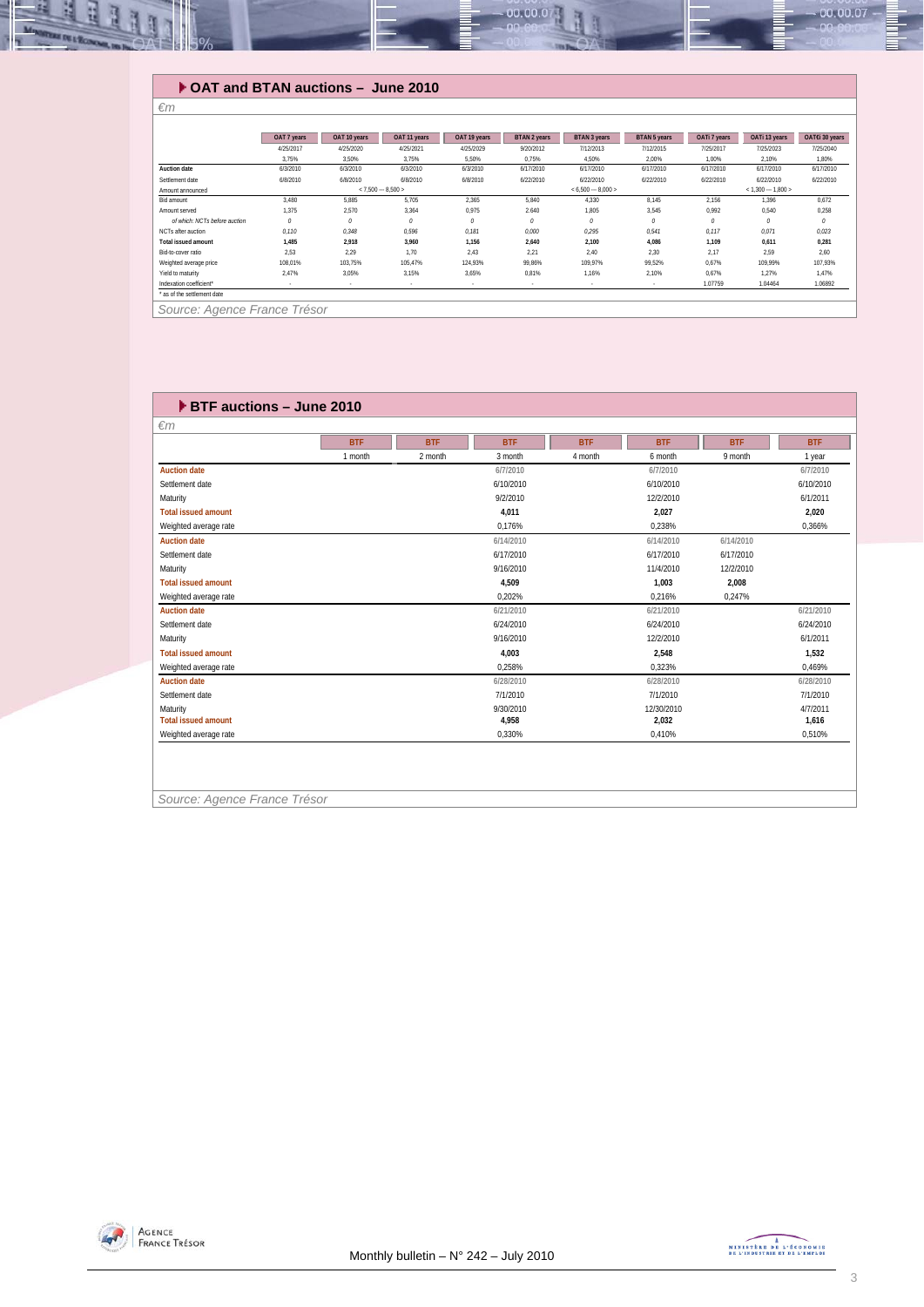







*(1) difference between the yield of the OAT 3.75% April 2017 and the yield of the OATi 1% July 2017 (2) difference between the yield of the OAT 4.25% April 2019 and the yield of the OAT€i 2.25% July 2020 (3) difference between the yield of the OAT 5.5% April 2029 and the yield of the OATi 3.4% July 2029 (4) difference between the yield of the OAT 5.75% October 2032 and the yield of the OAT€i 3.15% July 2032* 

| $\blacktriangleright$ Negotiable government debt and swaps |          |         |          |         |         |          |          |            |             |
|------------------------------------------------------------|----------|---------|----------|---------|---------|----------|----------|------------|-------------|
| $\varepsilon$ bn                                           |          |         |          |         |         |          |          |            |             |
|                                                            | end      | end     | end      | end     | end     | end      | end      | end of May | end of June |
|                                                            | 2003     | 2004    | 2005     | 2006    | 2007    | 2008     | 2009     | 2010       | 2010        |
| Negotiable government debt                                 |          |         |          |         |         |          |          |            |             |
| outstanding                                                | 788      | 833     | 877      | 877     | 921     | 1,017    | 1,148    | 1,209      | 1,228       |
| OAT                                                        | 512      | 552     | 593      | 610     | 641     | 681      | 719      | 770        | 781         |
| <b>BTAN</b>                                                | 168      | 184     | 189      | 200     | 202     | 198      | 215      | 234        | 240         |
| <b>BTF</b>                                                 | 109      | 97      | 95       | 66      | 79      | 138      | 214      | 205        | 207         |
| Swaps outstanding                                          | 61       | 61      | 52       | 44      | 42      | 28       | 20       | 18         | 18          |
| Average maturity of the negotiable debt                    |          |         |          |         |         |          |          |            |             |
| before swaps                                               | 5 years  | 6 years | 6 years  | 7 years | 7 years | 6 years  | 6 years  | 6 years    | 6 years     |
|                                                            | 297 days | 79 days | 267 days | 45 days | 51 days | 292 days | 246 days | 351 days   | 335 days    |
| after swaps                                                | 5 years  | 6 years | 6 years  | 7 years | 7 years | 6 years  | 6 years  | 6 years    | 6 years     |
|                                                            | 235 days | 34 days | 228 days | 16 days | 29 days | 276 days | 233 days | 341 days   | 326 days    |
|                                                            |          |         |          |         |         |          |          |            |             |
|                                                            |          |         |          |         |         |          |          |            |             |
|                                                            |          |         |          |         |         |          |          |            |             |
| Source: Agence France Trésor                               |          |         |          |         |         |          |          |            |             |



MINISTRE DE L'ÉCONOMIE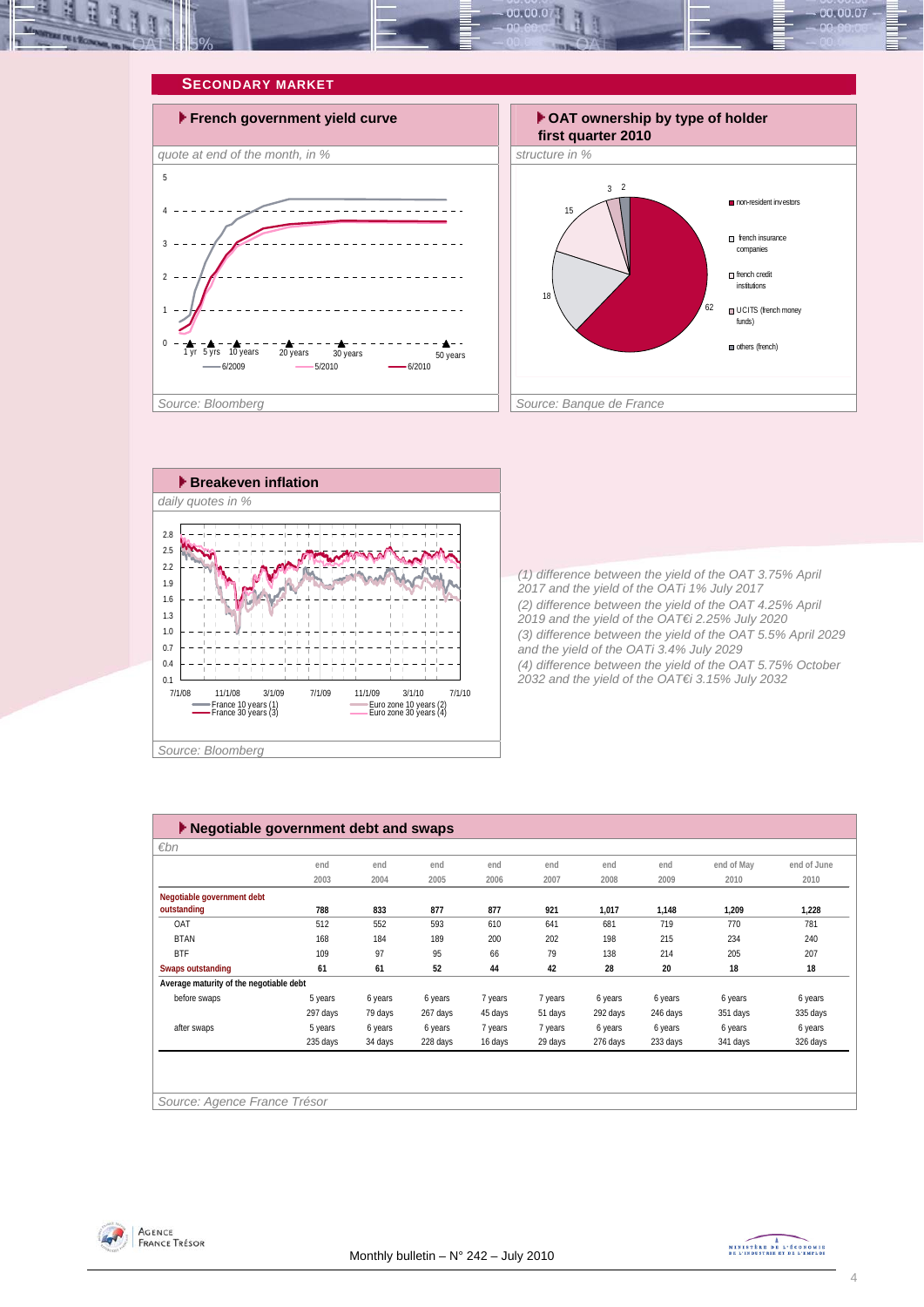

 $00.00.0$ 







MINISTRE DE L'ÉCONOMIE

00.00.07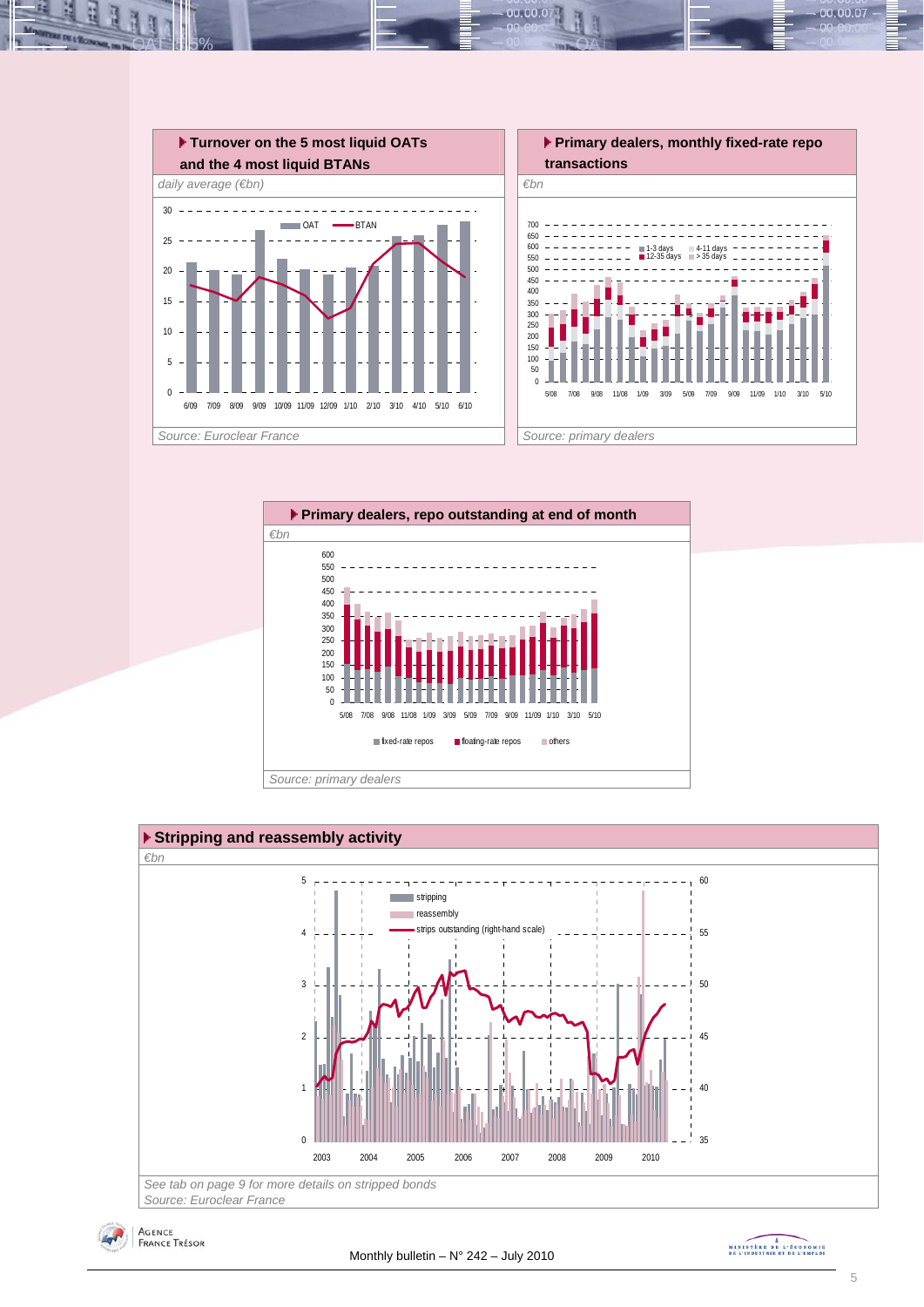# **How likely is the « double dip » scenario ?**

**By Sylvain Broyer, Head of Economics, Natixis** 

After three straight quarters of growth - albeit only two in the United Kingdom - the recovery in the G7 economies has been confirmed. But it remains fragile and rather unorthodox. So many market participants fear a new fall in recession. How likely is the risk of such "double dip"? Analyzing the recovery will give the answer.

First, the recovery is fragile as household consumption

 everywhere has continued to be bolstered by fiscal stimulus measures. In the United States, the individual tax cuts in the first quarter of 2010 gave households about 0.4 percentage points more of disposable income. They accordingly explain half of the rise in consumption over the first three months of the year. In Japan, a third economic stimulus package has propped up household



spending (reduction in unemployment contributions, increased child benefits, reduction in housing taxes and the car tax). In Europe, the car-scrapping incentives have continued to sustain consumption in Spain and the United Kingdom. The increased flexibility of partial unemployment has prevented a three percentage point rise in the unemployment rate in Germany. Without these measures, consumption would remain depressed since earned income and household credit have not yet picked up anywhere. Such measures will have been exhausted in the second half of the year. So, a significant slowdown in growth is not to avoid.

Second, this recovery is rather unorthodox in the sense that the across-the-board rebound in external trade defies the trends in real exchange rates. Japanese export growth has for instance outpaced growth in US exports. The recovery is rather unorthodox also because the restocking (very significant in the United States and the euro zone) is occurring in a context where expected demand is still anaemic. These two paradoxes suggest that the easing in financial conditions is a key factor in the recovery - in the same way as the sudden deterioration in financial conditions sped up the global recession at end-2008. In fact, global trade is being dictated more and more by inter-sector trade (fragmentation of the value chain) and by trade in commodities (oil in particular), and less and less by demand for final goods. But trade such as this requires financing (trade credit). Likewise, the restocking phenomenon has been underpinned by more accommodating financing conditions, since they contribute to an active working capital management, most particularly in the automobile industry.

Less than the budget stimulus fading away, the austerity to come, it is the efficiency of the monetary stimulus measures implemented by central banks since the crisis that should be pointed out right now. For example, the sharp fall in real interest rates and the liquidity injections have made it possible in early 2010 to significantly drive down the US and Japanese household savings rate via substitution and wealth effects. So while growth cannot be bolstered to the same extent in the coming quarters due to the exhaustion of the fiscal stimulus packages, the sustainability of the monetary stimulus will limit the risk of a severe dip in the G7 - obviously barring a worsening of the sovereign debt crisis via contagion.

The immediate implication for the financial markets of such a growth profile (see chart) in the short term is a very limited potential for a correction in European stock markets (geographical diversification of turnover and especially outside the Eurozone, easy domestic and external financing, upturn in productivity and therefore in earnings) and a low likelihood of a fresh decline in the EUR/USD for cyclical reasons (more rapid exhaustion of the fiscal stimulus package in the USA than in the Eurozone).

*NB: this Agence France Trésor forum offers economists an opportunity to express their personal opinion. Thus, the above article strictly reflects the author's view, and should not be construed as expressing the viewpoints of Agence France Trésor or the Ministry of the Economy, Industry and Employment.* 

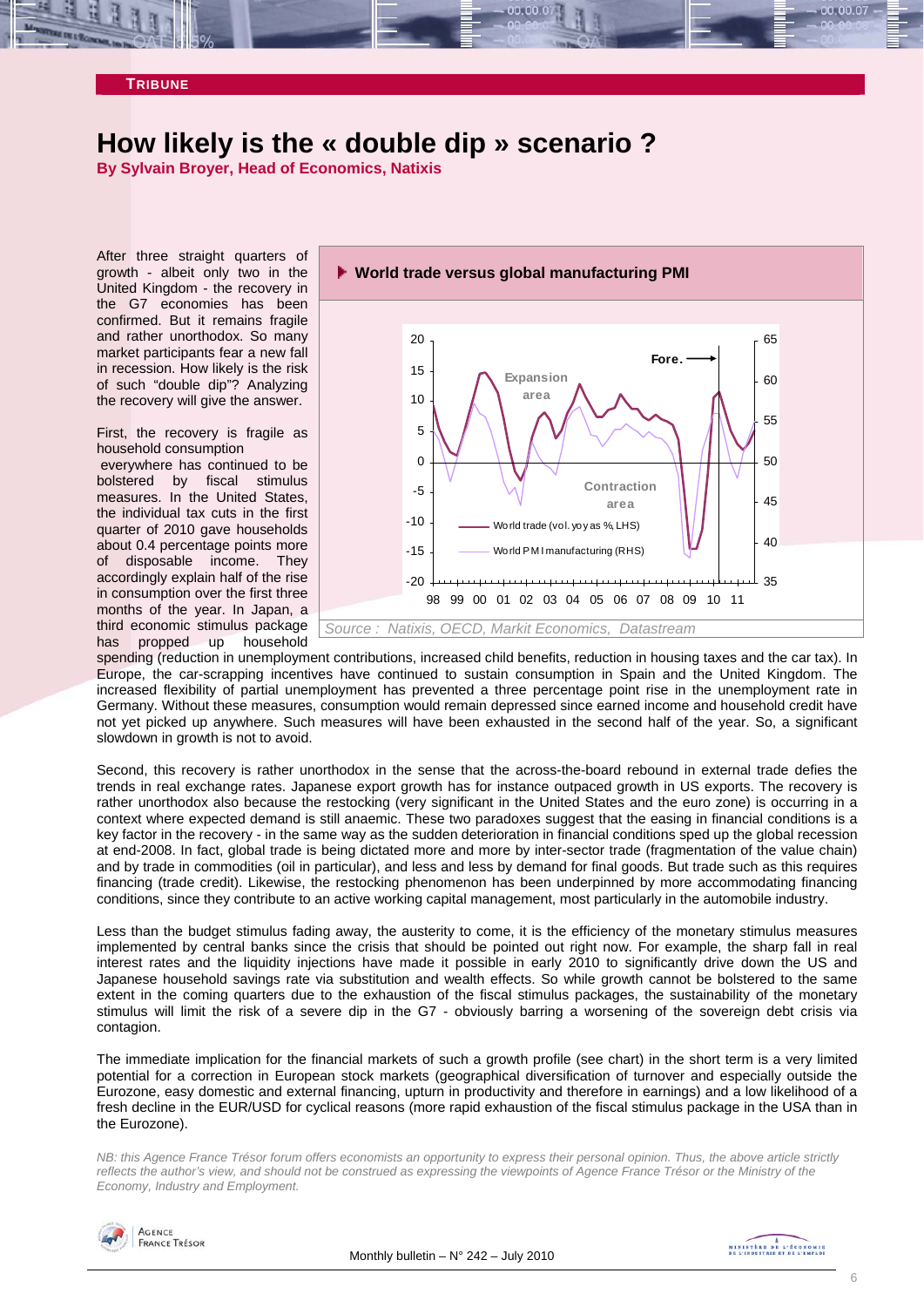

#### **THE FRENCH ECONOMY**

| $\blacktriangleright$ Macro-economic forecast |         | $\blacktriangleright$ Recent economic indicators |      |                                                          |            |
|-----------------------------------------------|---------|--------------------------------------------------|------|----------------------------------------------------------|------------|
| Real growth rate as a %                       |         |                                                  |      |                                                          |            |
|                                               | 2009    | 2010                                             | 2011 |                                                          |            |
| French GDP                                    | $-2,6$  | 1.4                                              | 2,5  | Industrial output*, year-on-year                         | 8.2%       |
| Household consumption                         | 0.6     | 1.4                                              | 2,6  | Household consumption*, year-on-year                     | 1.9%       |
| <b>Business investment</b>                    | $-8.0$  | 0.6                                              | 6,5  | Unemployment rate (ILO)<br>Consumer prices, year-on-year | 9.9%       |
| Exports                                       | $-12.4$ | 3.7                                              | 4.8  | all items                                                | 1.5%       |
| Imports                                       | $-10.7$ | 3.6                                              | 5,0  | all items excluding tobacco                              | 1.4%       |
| Consumer prices                               | 0.1     | 1.2                                              | 1,5  | Trade balance, fob-fob, sa                               | $-5.5$ EUR |
| (on an annual average basis)                  |         |                                                  |      |                                                          | $-4.3$ EUR |
|                                               |         |                                                  |      | Current account balance, sa                              | $-4.5$ EUR |

| $\blacktriangleright$ Recent economic indicators |               |            |  |  |  |  |  |  |
|--------------------------------------------------|---------------|------------|--|--|--|--|--|--|
|                                                  |               |            |  |  |  |  |  |  |
|                                                  |               |            |  |  |  |  |  |  |
| Industrial output*, year-on-year                 | 8.2%          | 5/2010     |  |  |  |  |  |  |
| Household consumption*, year-on-year             | 1.9%          | 5/2010     |  |  |  |  |  |  |
| Unemployment rate (ILO)                          | 9.9%          | 3/2010     |  |  |  |  |  |  |
| Consumer prices, year-on-year                    |               |            |  |  |  |  |  |  |
| all items                                        | 1.5%          | 6/2010     |  |  |  |  |  |  |
| all items excluding tobacco                      | 1.4%          | 6/2010     |  |  |  |  |  |  |
| Trade balance, fob-fob, sa                       | $-5.5$ EUR bn | 5/2010     |  |  |  |  |  |  |
|                                                  | $-4.3$ FUR bn | 4/2010     |  |  |  |  |  |  |
| Current account balance, sa                      | -4.5 EUR bn   | 5/2010     |  |  |  |  |  |  |
|                                                  | $-2.9$ EUR bn | 4/2010     |  |  |  |  |  |  |
| 10-year constant maturity rate (TEC10)           | 3.09%         | 06/30/2010 |  |  |  |  |  |  |
| 3-month interest rate (Euribor)                  | 0.767%        | 06/30/2010 |  |  |  |  |  |  |
| EUR/USD                                          | 1.2271        | 06/30/2010 |  |  |  |  |  |  |
| EUR / JPY                                        | 108.79        | 06/30/2010 |  |  |  |  |  |  |
| *manufactured goods -                            |               |            |  |  |  |  |  |  |



*Source: Insee; Ministry of the Economy, Industry and Employment; Banque de France* 





| €bn                                                                 |                  |           |          |          |          |  |  |  |  |  |
|---------------------------------------------------------------------|------------------|-----------|----------|----------|----------|--|--|--|--|--|
|                                                                     | end of May level |           |          |          |          |  |  |  |  |  |
|                                                                     | 2008             | 2009      | 2008     | 2009     | 2010     |  |  |  |  |  |
| General budget                                                      |                  |           |          |          |          |  |  |  |  |  |
| balance                                                             | $-56,99$         | $-129,91$ | $-31,04$ | $-61,56$ | $-55,06$ |  |  |  |  |  |
| revenue                                                             | 291,12           | 237.22    | 116.35   | 90.51    | 102.37   |  |  |  |  |  |
| expenditure                                                         | 348,11           | 367,13    | 147,39   | 152,07   | 157,43   |  |  |  |  |  |
| Balance of special                                                  |                  |           |          |          |          |  |  |  |  |  |
| Treasury accounts                                                   | 0,72             | $-8,12$   | $-18,99$ | $-20,56$ | $-12,85$ |  |  |  |  |  |
| General budget                                                      |                  |           |          |          |          |  |  |  |  |  |
| outturn                                                             | $-56.27$         | $-138.03$ | $-50,03$ | $-82,12$ | $-67,90$ |  |  |  |  |  |
|                                                                     |                  |           |          |          |          |  |  |  |  |  |
|                                                                     |                  |           |          |          |          |  |  |  |  |  |
|                                                                     |                  |           |          |          |          |  |  |  |  |  |
| Source: Ministry of the Budget, Public Accounts and State<br>Reform |                  |           |          |          |          |  |  |  |  |  |
| for more information: http://www.budget.gouv.fr/                    |                  |           |          |          |          |  |  |  |  |  |



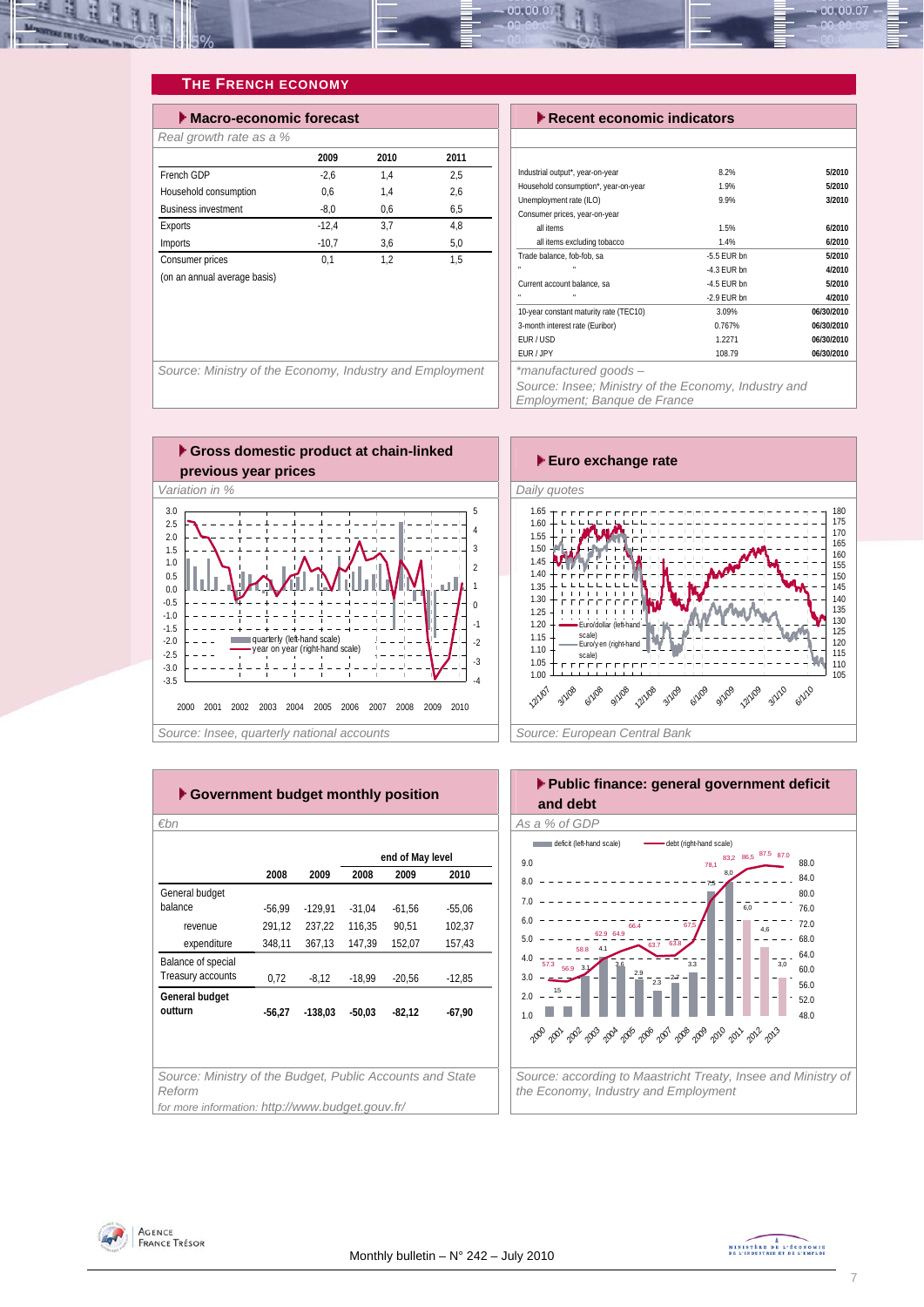|    | $\blacktriangleright$ Timetable for the release of French economic indicators |             |                                                     |  |  |  |  |  |  |  |
|----|-------------------------------------------------------------------------------|-------------|-----------------------------------------------------|--|--|--|--|--|--|--|
|    | <b>July 2010</b>                                                              | August 2010 |                                                     |  |  |  |  |  |  |  |
|    | Foreign trade in May                                                          | 6           | Foreign trade in June                               |  |  |  |  |  |  |  |
| 8  | Central government budget: statement at end of May                            | 8           | Central government budget: statement at end of June |  |  |  |  |  |  |  |
| 9  | Industrial output in May                                                      | 10          | Industrial output in June                           |  |  |  |  |  |  |  |
| 12 | Balance of payments in May                                                    | 11          | Balance of payments in June                         |  |  |  |  |  |  |  |
| 13 | Consumer prices: index for June                                               | 13          | Consumer prices: provisional index for July         |  |  |  |  |  |  |  |
| 22 | Household confidence survey: July survey                                      | 13          | Quarterly national accounts: first results Q2-2010  |  |  |  |  |  |  |  |
| 22 | Industrial trends: monthly survey for July                                    | 13          | Payroll employment: provisional results Q2-2010     |  |  |  |  |  |  |  |
| 23 | Industrial trends: quarterly survey for July                                  | 25          | Job seekers in July                                 |  |  |  |  |  |  |  |
| 23 | Household consumption of manufactured goods in June                           | 27          | Industrial investments: July survey                 |  |  |  |  |  |  |  |
| 27 | Job seekers in June                                                           |             |                                                     |  |  |  |  |  |  |  |
| 29 | Industrial producer prices: June index                                        |             |                                                     |  |  |  |  |  |  |  |
|    | Harmonized index of consumer prices - Eurozone (Eurostat)                     |             |                                                     |  |  |  |  |  |  |  |
|    | Index for June: July 14                                                       |             |                                                     |  |  |  |  |  |  |  |
|    | Index for July: August 16                                                     |             |                                                     |  |  |  |  |  |  |  |
|    |                                                                               |             |                                                     |  |  |  |  |  |  |  |

00.00.07

### **INTERNATIONAL COMPARISONS**







N

 $00.00.07$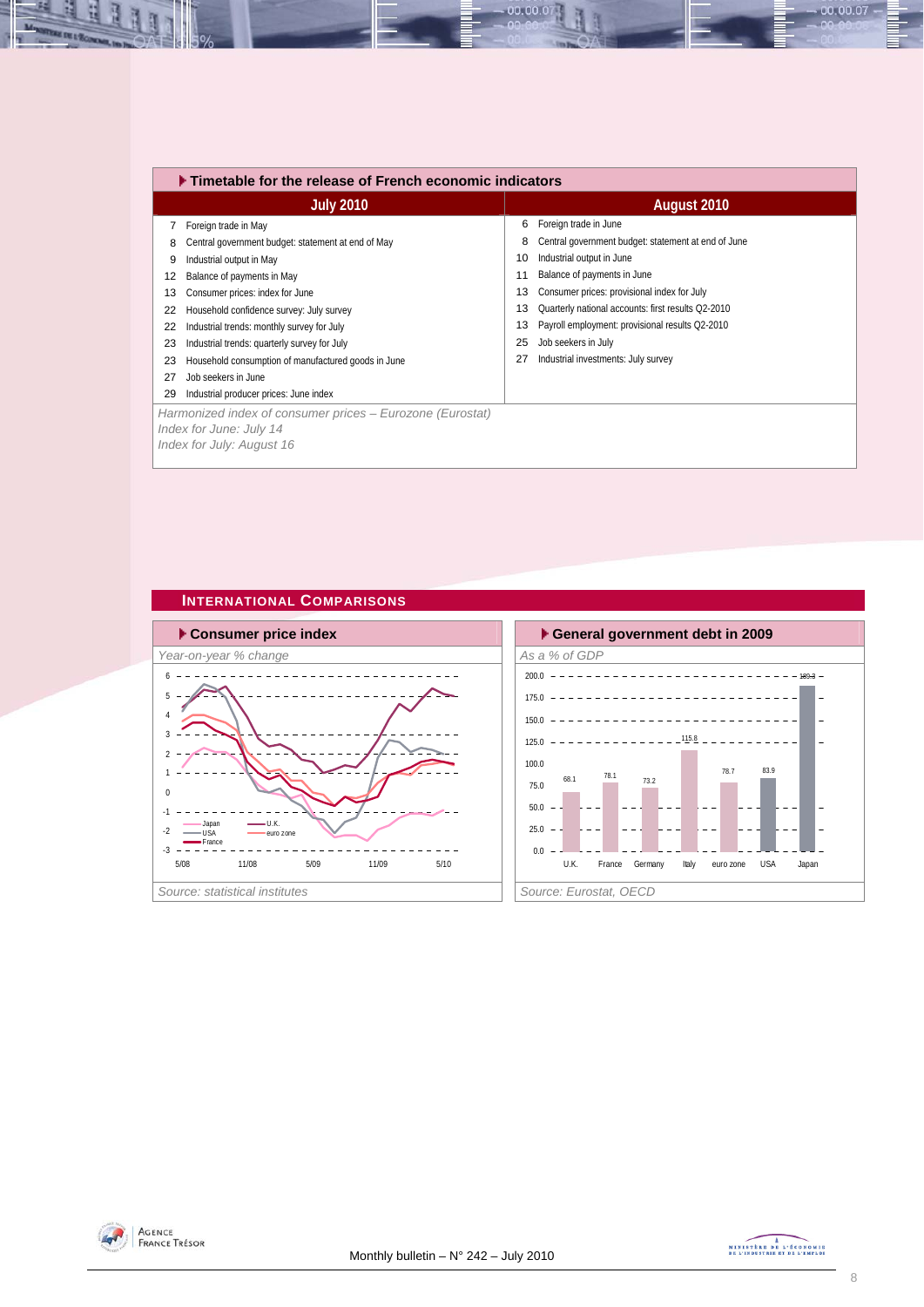#### **FRENCH GOVERNMENT NEGOTIABLE DEBT OUTSTANDING -** *DETTE NEGOCIABLE DE L'ETAT*

 $00,00,0$ 

#### **OAT au 30 juin 2010** */ fungible Treasury bonds at June 30, 2010*

| En euros                                    |                                         |                                  |                                                                                |                |               |                                             |                                                          |                                      |                                                      |                             |                       |
|---------------------------------------------|-----------------------------------------|----------------------------------|--------------------------------------------------------------------------------|----------------|---------------|---------------------------------------------|----------------------------------------------------------|--------------------------------------|------------------------------------------------------|-----------------------------|-----------------------|
| <b>CODE ISIN</b><br><b>Euroclear France</b> | Libellé de l'emprunt /<br>Bond          | Encours / Outstanding            | Coefficient d'indexation / Valeur nominale/ démembré<br>indexation coefficient | face value     | / stripped    | <b>CODE ISIN</b><br><b>Euroclear France</b> | Libellé de l'emprunt /<br>Bond                           | <b>Encours / Outstanding</b>         | Coefficient d'indexation<br>/ indexation coefficient | Valeur nominale/ face value | démembré<br>/stripped |
|                                             | Échéance 2010                           | 14 594 023 618                   |                                                                                |                |               |                                             | Échéance 2020                                            | 44 688 893 250                       |                                                      |                             |                       |
| FR0000187023                                | OAT 5,5% 25 octobre 2010                | 14 594 023 618                   |                                                                                |                | 437 583 000   | FR0010854182                                | OAT 3,5% 25 avril 2020                                   | 21 912 000 000                       |                                                      |                             | 334 500 000           |
|                                             | Échéance 2011                           | 50 653 266 742                   |                                                                                |                |               | FR0010050559                                | OATEi 2,25% 25 juillet 2020                              | 22 776 893 250 (1)                   | 1,14027                                              | 19 975 000 000              |                       |
| FR0000570731                                | OAT 6,5% 25 avril 2011                  | 18 908 445 710                   |                                                                                |                | 505 629 900   |                                             | Échéance 2021                                            | 29 677 000 000                       |                                                      |                             |                       |
| FR0010094375                                | OATi 1,6% 25 juillet 2011               | 16 089 934 700 (1)               | 1,11790                                                                        | 14 393 000 000 | $\Omega$      | FR0010192997                                | OAT 3,75% 25 avril 2021                                  | 29 677 000 000                       |                                                      |                             | 169 642 700           |
| FR0000187874                                | OAT 5% 25 octobre 2011                  | 15 654 886 332                   |                                                                                |                | 82 209 000    |                                             | Échéance 2022                                            | 4 166 350 600                        |                                                      |                             |                       |
|                                             | Échéance 2012                           | 64 769 355 983                   |                                                                                |                |               | FR0000571044                                | OAT 8.25% 25 avril 2022                                  | 1 243 939 990                        |                                                      |                             | 810 950 000           |
| FR0000188328                                | OAT 5% 25 avril 2012                    | 20 576 110 580                   |                                                                                |                | 185 350 000   | FR0010899765                                | OATEi 1,1% 25 juillet 2022                               | 2 922 410 610 (1)                    | 1,01367                                              | 2 883 000 000               |                       |
| FR0000188013                                | OAT€i 3% 25 juillet 2012                | 17 078 425 140 (1)               | 1,17831                                                                        | 14 494 000 000 | $\Omega$      |                                             | Échéance 2023                                            | 40 632 179 043                       |                                                      |                             |                       |
| FR0000188690                                | OAT 4,75% 25 octobre 2012               | 21 629 122 924                   |                                                                                |                | 71 504 000    | FR0000571085                                | OAT 8,5% 25 avril 2023                                   | 10 606 195 903                       |                                                      |                             | 6 806 625 000         |
| FR0000570780                                | OAT 8.5% 26 décembre 2012               | 5 485 697 339                    |                                                                                |                |               | FR0010585901                                | OATi 2,1% 25 juillet 2023                                | 8 522 983 140 (1)                    | 1,04538                                              | 8 153 000 000               |                       |
|                                             | Échéance 2013                           | 59 054 312 469                   |                                                                                |                |               | FR0010466938                                | OAT 4,25% 25 octobre 2023                                | 21 503 000 000                       |                                                      |                             | 181 102 000           |
| FR0000188989                                | OAT 4% 25 avril 2013                    | 20 652 183 879                   |                                                                                |                | 277 250 000   |                                             | Échéance 2025                                            | 13 856 928 118                       |                                                      |                             |                       |
| FR0000188955                                | OATi 2,5% 25 juillet 2013               | 17 852 370 911 (1)               | 1,13580                                                                        | 15 717 882 471 |               | FR0000571150                                | OAT 6% 25 octobre 2025                                   | 13 856 928 118                       |                                                      |                             | 2 887 326 900         |
| FR0010011130                                | OAT 4% 25 octobre 2013                  | 20 549 757 679                   |                                                                                |                | 206 880 000   |                                             | Échéance 2028                                            | 17 092 946                           |                                                      |                             |                       |
|                                             | Échéance 2014                           | 38 988 724 224                   |                                                                                |                |               | FR0000571226                                | OAT zéro coupon 28 mars 2028                             | 17 092 946 (3)                       |                                                      | 46 232 603                  |                       |
| FR0010061242                                | OAT 4% 25 avril 2014                    | 20 334 752 234                   |                                                                                |                | 372 625 000   |                                             | Échéance 2029                                            | 28 344 706 809                       |                                                      |                             |                       |
| FR0010112052                                | OAT 4% 25 octobre 2014                  | 18 653 971 990                   |                                                                                |                | 185 550 000   | FR0000571218                                | OAT 5,5% 25 avril 2029                                   | 19 464 880 458                       |                                                      |                             | 3 242 515 900         |
|                                             | Échéance 2015                           | 64 779 456 613                   |                                                                                |                |               | FR0000186413                                | OATi 3,4% 25 juillet 2029                                | 8 879 826 351 (1)                    | 1,19174                                              | 7 451 144 000               |                       |
| FR0010163543                                | OAT 3.5% 25 avril 2015                  | 19 388 313 893                   |                                                                                |                | 237 450 000   |                                             |                                                          |                                      |                                                      |                             |                       |
| FR0010135525                                | OATEI 1,6% 25 juillet 2015              | 15 701 142 720 (1)               | 1,11736                                                                        | 14 052 000 000 | $\Omega$      |                                             | Échéance 2032                                            | 31 037 609 370                       |                                                      | 9 369 000 000               |                       |
| FR0010216481                                | OAT 3% 25 octobre 2015<br>Échéance 2016 | 29 690 000 000<br>49 443 000 000 |                                                                                |                | 8 894 000     | FR0000188799<br>FR0000187635                | OATEi 3,15% 25 juillet 2032<br>OAT 5.75% 25 octobre 2032 | 10 824 286 770 (1)<br>20 213 322 600 | 1,15533                                              |                             | 8 210 299 000         |
| FR0010288357                                | OAT 3,25% 25 avril 2016                 | 24 223 000 000                   |                                                                                |                | 395 050 000   |                                             | Échéance 2035                                            | 17 848 000 000                       |                                                      |                             |                       |
| FR0000187361                                | OAT 5% 25 octobre 2016                  | 25 220 000 000                   |                                                                                |                | 836 530 000   | FR0010070060                                | OAT 4,75% 25 avril 2035                                  | 17 848 000 000                       |                                                      |                             | 3 619 186 000         |
|                                             | Échéance 2017                           | 62 564 480 200                   |                                                                                |                |               |                                             | Echéance 2038                                            | 23 889 000 000                       |                                                      |                             |                       |
| FR0010415331                                | OAT 3,75% 25 avril 2017                 | 22 375 000 000                   |                                                                                |                | 4 650 000     | FR0010371401                                | OAT 4% 25 octobre 2038                                   | 23 889 000 000                       |                                                      |                             | 4 275 250 000         |
| FR0010235176                                | OATi 1% 25 juillet 2017                 | 21 777 480 200 (1)               | 1,07836                                                                        | 20 195 000 000 | $\Omega$      |                                             | Échéance 2040                                            | 7 292 342 800                        |                                                      |                             |                       |
| FR0010517417                                | OAT 4,25% 25 octobre 2017               | 18 412 000 000                   |                                                                                |                | 3 700 000     | FR0010447367                                | OATEi 1,8% 25 juillet 2040                               | 7 292 342 800 (1)                    | 1,07020                                              | 6 814 000 000               |                       |
|                                             | Échéance 2018                           | 40 214 000 000                   |                                                                                |                |               |                                             | Échéance 2041                                            | 11 968 000 000                       |                                                      |                             |                       |
| FR0010604983                                | OAT 4% 25 avril 2018                    | 22 545 000 000                   |                                                                                |                | 300 350 000   | FR0010773192                                | OAT 4.5% 25 avril 2041                                   | 11 968 000 000                       |                                                      |                             | 3 556 700 000         |
| FR0010670737                                | OAT 4.25% 25 octobre 2018               | 17 669 000 000                   |                                                                                |                | 93 500 000    |                                             | Échéance 2055                                            | 14 926 000 000                       |                                                      |                             |                       |
|                                             | Échéance 2019                           | 62 781 169 785                   |                                                                                |                |               | FR0010171975                                | OAT 4% 25 avril 2055                                     | 14 926 000 000                       |                                                      |                             | 3 679 217 000         |
| FR0000189151                                | OAT 4.25% 25 avril 2019                 | 28 002 000 000                   |                                                                                |                | 122 360 000   |                                             | Échéance 2060                                            | 5 000 000 000                        |                                                      |                             |                       |
| FR0010850032                                | OATi 1,3% 25 juillet 2019               | 4 250 024 280 (1)                | 1,01481                                                                        | 4 188 000 000  | $\Omega$      | FR0010870956                                | OAT 4% 25 avril 2060                                     | 5 000 000 000                        |                                                      |                             | 731 000 000           |
| FR0000570921                                | OAT 8,5% 25 octobre 2019                | 8 844 392 893                    |                                                                                |                | 4 405 286 100 |                                             |                                                          |                                      |                                                      |                             |                       |
| FR0010776161                                | OAT 3,75% 25 octobre 2019               | 21 666 000 000                   |                                                                                |                | 996 500 000   |                                             |                                                          |                                      |                                                      |                             |                       |
| FR0000570954                                | OAT cap. 9,82% 31 décembre 2019         | 18 752 612 (2)                   |                                                                                | 6 692 154      |               |                                             |                                                          |                                      |                                                      |                             |                       |

| (1) Encours OAT indexées = valeur nominale x coefficient d'indexation / indexed bonds outstanding = face value x indexation coefficient                   |
|-----------------------------------------------------------------------------------------------------------------------------------------------------------|
| (2) y compris intérêts capitalisés au 31/12/2009 / including coupons capitalized at 12/31/2009 ; non offerte à la souscription / not open to subscription |

*(3) valeur actualisée au 28/03/2009 / actualized value at 03/28/2009 ; non offerte à la souscription / not open to subscription*

*OATi : OAT indexée sur l'indice français des prix à la consommation (hors tabac) / OAT indexed on the French consumer price index (excluding tobacco) OAT€i : OAT indexée sur l'indice des prix à la consommation harmonisé de la zone euro (hors tabac) / OAT indexed on the eurozone harmonized index of consumer price (excluding tobacco)* 



no no oz

an no